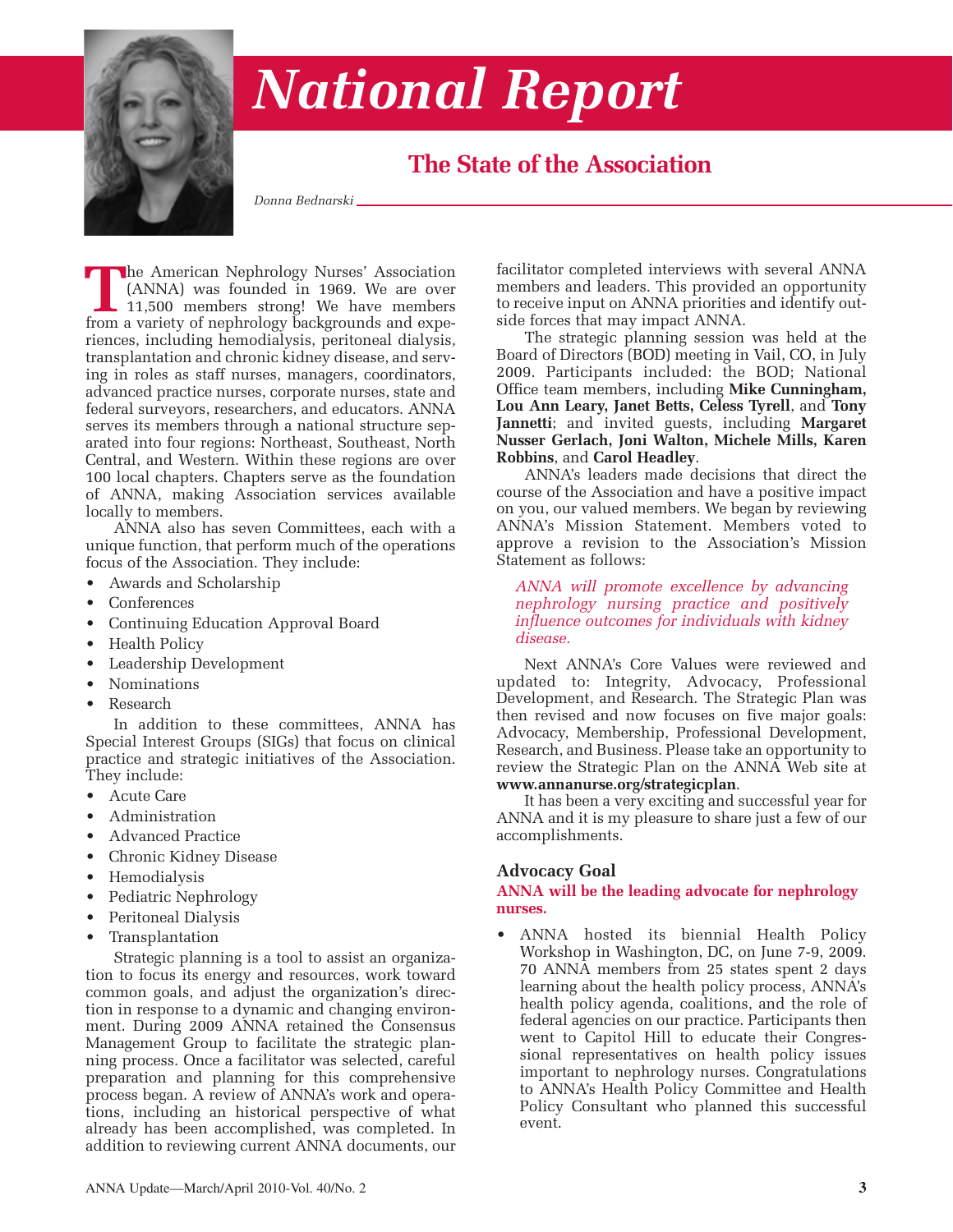- Kidney Disease Awareness and Education Week was held August 10-14, 2009, and was a time dedicated to educating policymakers and their staff members about kidney disease, treatment options, and the legislative issues facing the kidney community. Federal, state, and local representatives visited 31 dialysis facilities, transplant centers, and chronic kidney disease (CKD) clinics.
- We continue our advocacy service relationship with CapWiz, which allows members to easily gain public policy information and write letters to their legislators. This service is available on the ANNA Web site. Over 300 members responded to the ANNA Acton Alert weighing in on health care reform. A tutorial was developed to facilitate member utilization of CapWiz and is available on the ANNA Web site.
- ANNA has maintained its contract with Drinker, Biddle and Reath to provide the services of **James "Jim" Twaddell** as our Health Policy Consultant. Jim serves as ANNA's lobbyist in Washington, DC, advises the Association on health policy issues, and monitors federal legislation of interest to nephrology nurses. Jim works with the Capitol Gang and accompanies ANNA members during advocacy visits on Capitol Hill.
- The Capitol Gang is a group of ANNA members who reside in the greater Washington, DC metropolitan area and who volunteer their time and expertise to help support ANNA's health policy and advocacy efforts in the nation's capitol. Capital Gang members may reside in Virginia, Maryland, the District of Columbia, Delaware, Pennsylvania, or New Jersey. The members of ANNA's Capital Gang for 2009 included **Lynda Bass, Kathleen Garcia, Zarita Pearson, Kathryn Richardson, Suzan Schwing, Mary Stein**, and **Suzann VanBuskirk**.
- ANNA continues to be an active member of the Kidney Care Partners (KCP), a coalition of patient advocates, dialysis professionals, care providers, and manufacturers who work together to improve quality of care for individuals with CKD. **Gail Wick** is the ANNA representative on KCP and is active in many arenas within the KCP structure. ANNA has endorsed many letters from KCP, which can be found on the ANNA Web site (under the Health Policy tab). For example, ANNA endorsed the following correspondence:
	- 1. **December 11, 2009** Letter from KCP to the Centers for Medicare & Medicaid Services (CMS) commenting on the CMS-1418-P: Medicare Programs; End Stage Renal Disease Prospective Payment System (ESRD PPS) Proposed Rule
	- 2. **December 12, 2009** Letter from KCP to the Senate requesting that, as the Senate rushes to complete action on historic health care reform, they consider a number of late developing legislative proposals that have the potential for serious negative impact on dialysis patients
- 3. **January 5, 2010** Letter from KCP to CMS outlining its recommendations regarding the panelists and experts for the March 2010 Medicare Evidence Development & Coverage Advisory Committee (MedCAC) meeting on ESAs for the treatment of anemia related to kidney disease
- ANNA took an active role in addressing the longawaited draft outlining a "bundled" payment formula for dialysis services released by CMS. The information was posted on the ANNA Web site and all members were encouraged to review and submit comments. In addition, a team of ANNA members reviewed the document and addressed nursing concerns. President-Elect **Donna Painter** and Treasurer **Molly Cahill** compiled the comments. In addition to the endorsed response from KCP, a response letter from ANNA was completed with assistance from **Kathleen Smith** and **Gail Wick** following a thorough review by **Donna Painter, Molly Cahill**, and **Donna Bednarski**.
- As identified within the Strategic Plan as a high priority, the Health Policy Committee, with assistance from the Health Policy Consultant, completed an analysis of ANNA's current position statements regarding health care reform, identified gaps, and updated/developed position statements, health policy statements, and legislative fact sheets. In addition, the committee developed a one-page document identifying ANNA's health care reform priorities.
- The State Fact Sheets on Kidney Disease Incidence also were updated for all 50 states and the District of Columbia.
- ANNA was invited by the American Nurses Association (ANA) to participate in a private ceremony with President Obama in the Rose Garden at the White House; however, due to rain it was moved to the Old Executive Office building. **Donna Bednarski** joined in this event on September 10, 2009.
- ANNA joined the larger Nursing Community in advocating for health care reform and supporting the following efforts, just to name a few:
	- 1. The Nursing Community Consensus Statement entitled *Commitment to Quality Health Care Reform: A Consensus Statement from the Nursing Community*.
	- 2. The Nursing Workforce Development Programs Brochure.
	- 3. Numerous endorsements for Nursing Workforce Development Program funding and increased funding for specific institutes within the National Institutes of Health (NIH).
	- 4. Commending the work of the House of Representatives and the Senate to reform the health care system and requesting specific provisions be included in the final health reform bill.
- KCP initiated the Performance Excellence and Accountability in Kidney Care (PEAK) Campaign. It is a voluntary quality improvement initiative to reduce mortality among first-year dialysis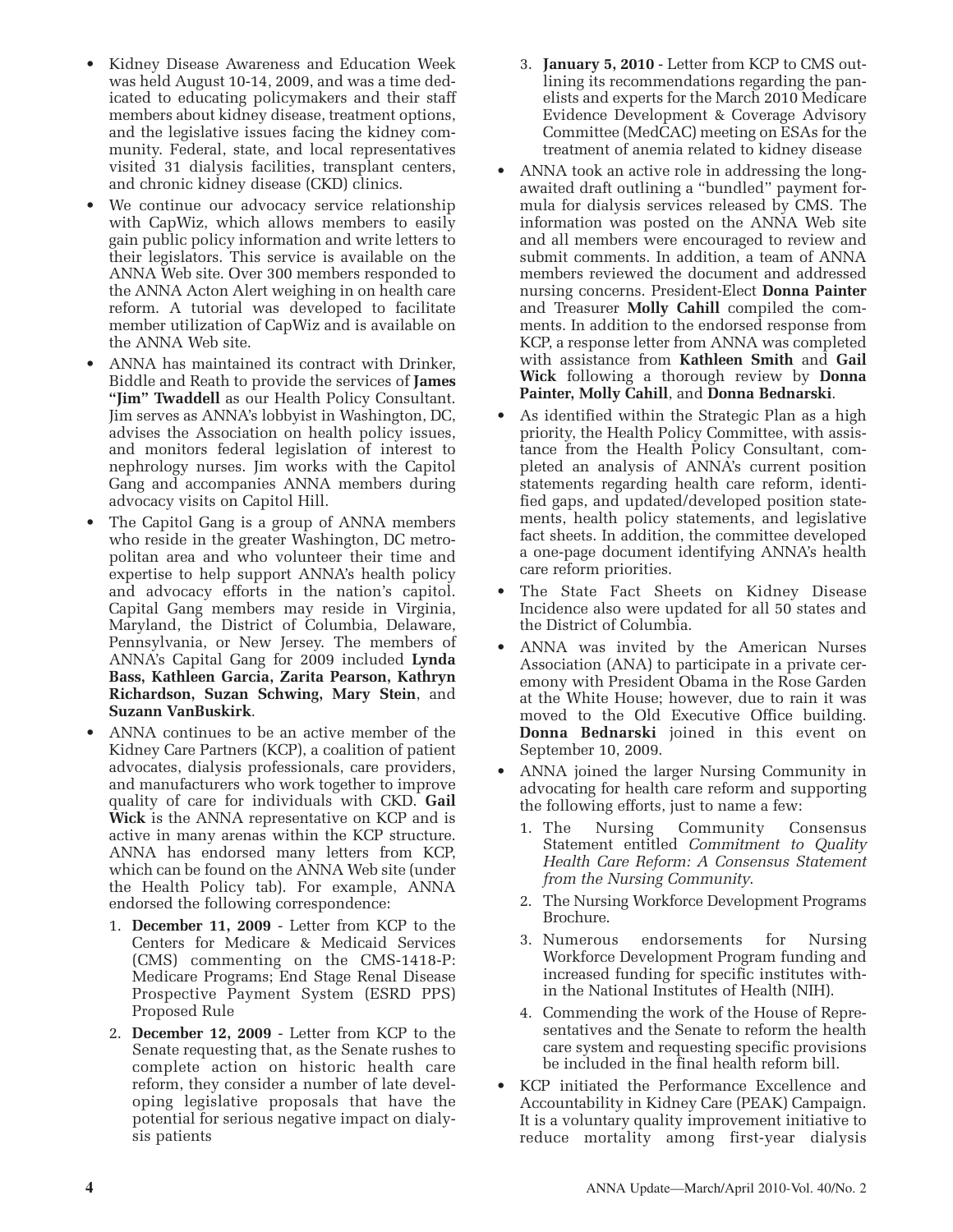patients by 20% by the end of 2012. ANNA is well represented on the PEAK Expert Panels as follows:

- 1. Technical/Curriculum Panel: **Norma Gomez** and **Gail Wick**
- 2. Patient/Family Engagement: **Jonathan Flores** and **Debra Hain**
- ANNA also provided two representatives, **Sara Kennedy** and **Angela Kurosaka**, to the Alabama Chronic Kidney Disease Task Force.
- The Nurse in Washington Internship (NIWI) is an annual event sponsored by the Nursing Organizations Alliance (NOA), a coalition of 60 nursing associations in the United Sates. Participants spend a week in Washington, DC, learning about health policy issues and visiting with their elected officials on Capitol Hill. In March 2010 the following ANNA sponsored participants attended NIWI: **Rowena Elliott, Karen Johnson-Fairclough, Lynn Ann Lohner, Karen McEwen**, and **Beverly Walter**.

#### **Membership Goal**

#### **All nephrology nurses will be members of ANNA.**

- To honor the dedicated nephrology nurses who care for patients with kidney disease, ANNA celebrated Nephrology Nurses Week September 13- 19, 2009. **Anne Harty** was the advisor for Nephrology Nurses Week with the theme *Nephrology Nurses Light the Way*. The theme highlights the way that nephrology nurses light the way in kidney patient care.
- ANNA National Office staff members provide excellent service and respond promptly and professionally to all member requests. This year the National Office had over 100,000 individual email and telephone contacts with our members.
- ANNA expanded its Web-based services for members. ANNA's Virtual World has three components:
	- 1. ANNA's Web site at **www.annanurse.org**.
	- 2. ANNA Connected, an online social and professional networking resource exclusively for ANNA members. This resource is designed to make your experience as an ANNA member more valuable while providing you the opportunity to network and collaborate with your peers. You are automatically enrolled in an existing ANNA community of which you are a member (chapter, region, SIG, etc.) so members enjoy the capabilities immediately. This resource makes it easy to search for members and to make connections with professionals who share similar interests and goals. It is now easier than ever to connect with your ANNA peers. If you are part of a SIG, committee, etc., you can sign up to their eGroup to receive the latest information and communicate with other members of the group. Chapters, committees, SIGs, and other groups can upload files and collaborate online. ANNA chapters, committees, and SIGs can create individual

mini-Web sites within ANNA Connected's overall site. Be sure to check it out at **www.annanurse.org/connected**.

- 3. ANNA's Online Library. Each month ANNA highlights a new free continuing nursing education (CNE) session. In addition, content for National Symposia, Fall Meetings, and Audio Conferences is also available. Online CNE for select sessions is available for a nominal fee. Be sure to check out these valuable membership services at **www.annanurse.org/library**.
- To facilitate the use of ANNA Connected, a call went out to identify an ANNA Connected Liaison to assist the National Office in delegating questions that might be posted within the site to the appropriate experts and peers in the nephrology community. **Anne Webber** was appointed and is also working on other initiatives within ANNA Connected.
- ANNA was invited to participate in the Web Fellow Initiative with funding provided by the Hartford Institute. The Web Fellow Initiative provides members direct access to our specialty's geriatric expertise through our Web site. Users who visit the Harford Institute's Web site will be linked to resources and activities provided by ANNA. **Debra Hain** was appointed ANNA's Web Fellow Initiative representative.
- The *ANNA Update*, edited by ANNA National Secretary **Rowena Elliott** and **Kathleen Thomas**, is devoted to providing news about the Association, its chapters, and members and is published six times a year.
- ANNA provides up-to-date news on Association activities and the world of nephrology with our electronic news service. Members receive association news and updates in the monthly *ANNA E-News*, while nephrology news and nursing issues are delivered every other week via the *RenalWEB E-News*.
- Each year ANNA members and chapters have the opportunity to nominate colleagues and/or apply themselves for a variety of awards, scholarships, and grants. This year over \$98,000 was available through the awards and scholarships program.
- The ANNA Resource Corps (ARC) is an online volunteer database for all ANNA members. **Sandy Bodin** was appointed ARC Advisor. When a volunteer need is identified, the database is queried to retrieve the criteria and qualifications that match. Then, members are contacted regarding their interest in serving. Our goal is to provide as many members as possible with meaningful opportunities to be successful volunteers within their areas of expertise while respecting their personal time. The ARC provided many members the opportunity to volunteer in short-term projects, including:
	- 1 Five nurses had the opportunity to provide input to the Food & Drug Administration (FDA) on home hemodialysis.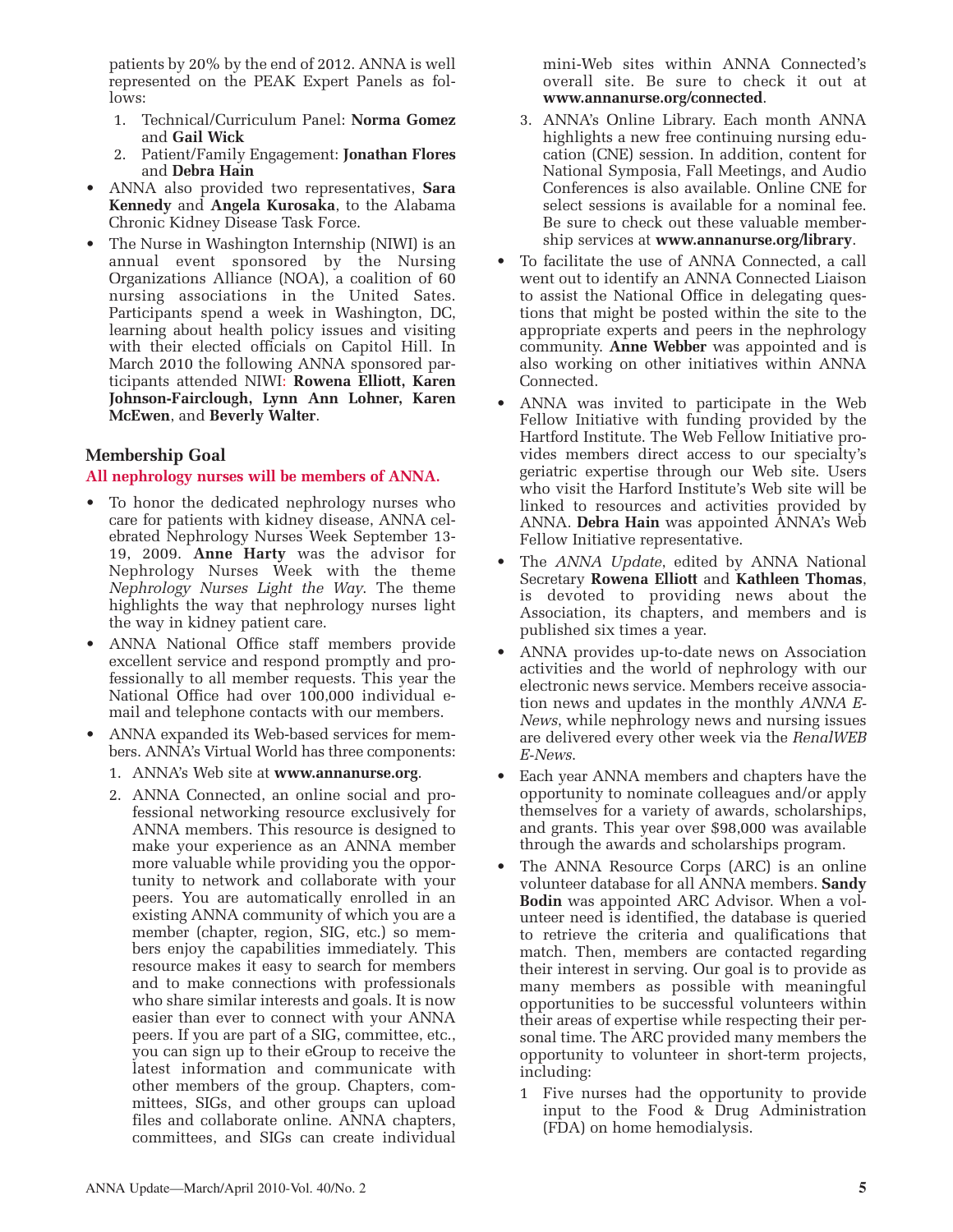- 2. Fistula First Breakthrough Initiative Clinical Practice Work Group: **Amiee Sanders** and Health Policy Work Group: **Maryam Lyon**.
- 3. Clinical nurse specialists had an opportunity to provide input into the Core Practice Doctorate Clinical Nurse Specialist Competencies
- **Norma Gomez** was appointed editor of the *Nephrology Nursing Standards of Practice and Guidelines for Care, 7th Edition* scheduled for publication in March 2011. This publication provides current and relevant standards of practice and guidelines for care for nurses working with individuals with kidney disease.
- ANNA participated in and exhibited at the National Student Nurses' Association Mid Year Conference, which was held October 29 through November 1 at the Phoenix Convention Center. **Joanne Gilmore** represented ANNA, presenting at the Nursing Specialty Showcase.
- ANNA exhibited at the American Society of Nephrology (ASN). Members in attendance usually stop by to say hello and nonmember nephrology nurses often stop by to learn more about our Association. This year ASN was held in San Diego October 27 through November 1. **Donna Painter, Sue Cary**, **Donna Bednarski**, and **Mike Cunningham** were in attendance in addition to local chapter volunteers, including **Gloria Booth, Anneli Ford**, and **Wendy Lester**.
- ANNA continues its partnership with the Kidney Community Emergency Response Coalition (KCER) to ensure that the kidney community has a coordinated response to any type of emergency or disaster. Following the earthquake in Haiti, **Norma Gomez**, ANNA's representative on KCER, ensured that ANNA's Web site was up to date with online information and resources regarding the relief efforts.
- ANNA is a member of the Nursing Organizations Alliance (NOA), a coalition of nursing organizations united to create a strong voice for nurses. The Alliance provides a forum for identification, education, and collaboration building on issues of common interest to advance the nursing profession. **Donna Bednarski, Donna Painter**, and **Mike Cunningham** represented ANNA at the Annual Fall Summit of the nursing Organizations Alliance in Louisville, KY, on November 19-21, 2009.
- The American Nurses Association (ANA) Organizational Affiliates has 23 members, one of which is ANNA. An organizational affiliate of ANA is an association that is a national nursing organization that meets criteria established by the ANA House of Delegates and has been granted organizational affiliate status by the Board of Directors. Past President **Sally Burrows-Hudson** is the ANNA representative to the ANA Congress on Nursing Practice and Economics.

#### **Professional Development Goal**

#### **ANNA will advance the professional growth and development of nephrology nursing.**

- The *Nephrology Nursing Journal*, a peer reviewed scholarly journal, is published six times a year. The Editorial Board, under the leadership of Editor **Beth Ulrich** and Associate Editor **Karen Robbins**, fills each issue with innovative articles, pertinent research findings, educational supplements, and department features. Our journal is respected worldwide by the nephrology community.
- ANNA celebrated its 40th anniversary at the extremely successful National Symposium in San Diego, April 26-29, 2009, with over 1,100 in attendance. The theme was *Mentoring Generations Today for Tomorrow's Leaders*.
- The Volunteer Leaders' Workshop (VLW) was held again this year for all incoming Chapter Officers, Regional Officers, Committee Chairpersons and Designates, SIG Leaders, and staff to promote a collective spirit of service among all volunteer leaders. Under the direction of **Marilyn Eilert** the Leadership Development Committee, the theme was *A Year of Change*. VLW sessions are archived in ANNA's Online Library so leaders can have access to them whenever they need them.
- This year's Fall Meeting was held October 9-11, 2009, at *Disney's Contemporary* Resort in Lake Buena Vista, FL. The meeting addressed the challenges of providing care to patients with CKD within a variety of clinical settings. The program also featured two new optional full-day preconference workshops. One workshop was designed for nurses new to nephrology nursing and provided an overview of CKD and how to care for renal patients. Another workshop was designed for advanced practice nurses making the transition into nephrology practice.
- Thank you to **Abbott** for providing an independent educational grant in support of ANNA's chapter program. The program titled *New Science and Evidence for the Utilization of Vitamin D for Today's Kidney Patients* was designed to be delivered to 30 ANNA chapters nationwide beginning in September 2009. The Project Director is **Sally Campoy**, and speakers include **Debra Castner, Debra Hain, Kristin Larson, Sue McManus, Jennifer Payton**, and **Suzann VanBuskirk**.
- This year ANNA hosted two successful audio conferences focusing on the acute care issues of individuals with kidney disease:
	- 1. ANNA's Fall Audio Conference held November 10 and 17, 2009, was presented by **Carol Kinzner** and **Allison Tyler** and focused on *Malignancy and the Renal Patient*.
	- 2. ANNA's Winter Audio Conference was held February 2 and 9, 2010. Speaker **Jean Colaneri** discussed *Malignancies in the Transplant Recipient*.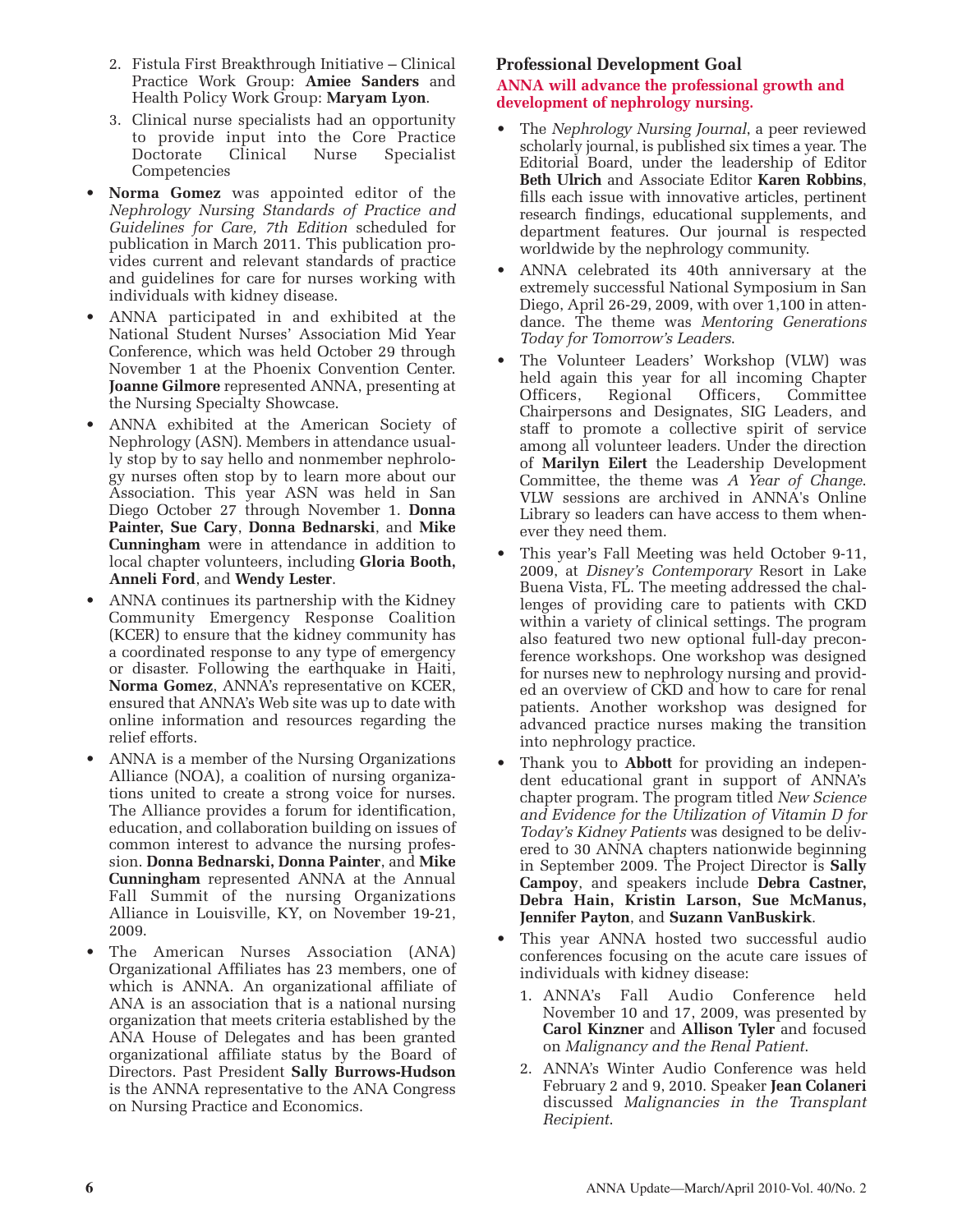- The 41st National Symposium will be held in San Antonio, TX, from May 2-5, 2010. The theme is *Integrating a Culture of Caring into a Technological World*.
- ANNA believes that certification is an essential component of specialty nursing practice and the Nephrology Nursing Certification Commission (NNCC) credentialing body is essential to serve the nephrology nursing community.
- ANNA has once again joined **Amgen** to conduct kidney screenings at NBC sponsored Health Fairs throughout the country. At the screenings, members work with attendees to complete a health assessment, identify risk factors for kidney disease, and provide counseling to those with identified risks. ANNA members will participate in the following events:
	- 1. **Jane Sapp-Wallace** will coordinate the screening at the Miami Beach Convention Center in Miami. FL, on April 17-18, 2010.
	- 2. **Mary Haras** will coordinate the screening at the Navy Pier in Chicago, IL, on June 5-6, 2010
	- 3. **Linda Takvorian** will coordinate the screening at the Los Angeles Convention Center in Los Angeles, CA, on June 26-27, 2010.
- **Sue Cary** represented ANNA at the 38th European Dialysis and Transplant Nurses Association/European Renal Care Association (EDTNA/ERCA) International Conference in Hamburg, Germany on September 5-8, 2009.

#### **Research Goal**

#### **ANNA will promote nephrology nursing research.**

- ANNA research grants totaled \$35,000 and continue to support research in nephrology nursing.
- New this year was the Barbara F. Prowant Nursing Research Grant. The Nephrology Nursing Certification Commission established a \$5,000 grant to be given annually through ANNA to honor and recognize **Barbara Prowant**'s tremendous contributions to nephrology nursing and the patients whose lives her work improved.

#### **Business Goal**

#### **ANNA will be fiscally responsible in advancing nephrology nursing.**

These have been turbulent economic times. ANNA has certainly been impacted; however, the Association is well positioned and has a bright future. As a nonprofit association, ANNA practices sound business and ethical principles to ensure its ongoing success. Despite many challenges, ANNA ended the year "in the black." That is, our income exceeded our expenses for the year. Our success is due to our volunteer members and our management services firm. Special congratulations go to Anthony J. Jannetti, Inc. (AJJ), who has been accredited by the Association Management Company Institute. This is the highest recognition that an association management company can receive. The strong and successful relationship among ANNA, AJJ, and Executive Director **Mike Cunningham** is evident in our ongoing outstanding list of accomplishments. Even in these difficult financial times, we are proud to acknowledge that ANNA has not made any cuts to membership products and services.

- ANNA continues to develop and implement "Go Green" initiatives:
	- 1. Electronic voting. Voting for the 2010-2011 regional and national leaders was electronic. It was easy and fast! We asked for member input following the voting process, and it was overwhelmingly positive. For those without an email address, paper ballots were mailed. We had a 9.04% return rate for the electronic voting and paper ballots. How does that compare to previous years? 2009-2010: 9.74%; 2008- 2009: 11.36%; 2007-2008: 12.52%.
	- 2. Electronic membership renewals. Renewal notices were sent to members via e-mail. As an additional incentive for members who renewed online, ANNA members were provided rate protection from dues increases.
	- 3. Virtual Town Hall Meeting. ANNA is hosting its first virtual Town Hall Meeting so that the entire membership can participate. A call was put out for members to submit questions to ANNA leaders. ANNA leaders will answer your questions, and answers will be distributed via the *ANNA E-News* for all members to review.
	- 4. Policies and Procedures. ANNA's Policies and Procedures were revised to enable electronic submissions of expense reports and allow for electronic transfers of payments.
	- 5. Survey Monkey. An online service called Survey Monkey was used for various market research activities and polling among members.
	- 6. Online Library. All presenter handouts and PowerPoint presentations for the National Symposium and Fall Meeting are available online in ANNA's Online Library for attendees to review and download reference materials in advance of the meetings.
	- 7. Online Evaluation Process. A new meeting evaluation service was implemented during 2009 where attendees at the National Symposium and Fall Meeting complete their evaluations online and receive their CNE certificates immediately upon submission of their evaluations.
- The Western Region was selected for a random IRS audit. They did very well with one recommendation, to dissolve the regional corporations by March 31, 2011. There will be a comprehensive plan in place for a successful transition for all our chapters.
- This year we implemented the monthly "Presidential Minute," a short audio message provided by the ANNA President each month that